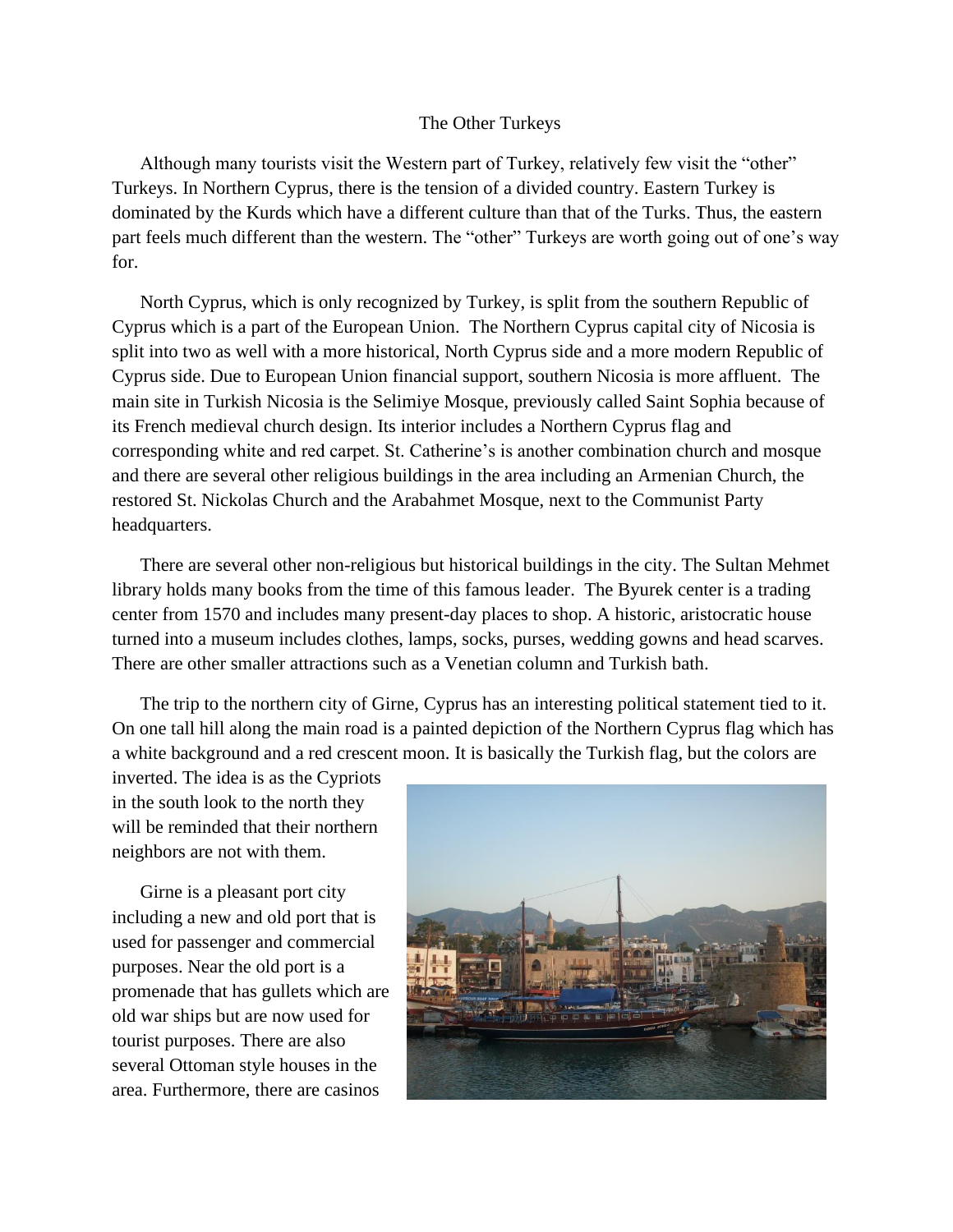in the city which are outlawed in Turkey but allowed in Northern Cyprus. Heading to the hills, there are several nice views overlooking the city from various restaurants and a historic Italian Catholic church.

This split between west and east Turkey is creeping into Turkish politics as well as Islamic fundamentalists popular in the east are challenging the secular west. Despite a constitution that clearly separates church and state, fundamentalists have gained power in the government. The current Prime Minister, Recep Erdogan, and his party have introduced bills that would generally move Turkey away from democracy and secularism. Erdogan had been imprisoned in 1997 for reciting a speech that was a call to arms for religious fundamentalists. The speech equated minarets to guns and mosque domes to battle helmets. Five years later, Erdogan became Prime Minister.

East Turkey is largely Kurdish territory and feels like the Middle East while west Turkey feels more like Europe. Trabzon has a more Russian feel as it is close to the Caucasus which was



controlled by the Soviets. Kars has an interesting fortress and welcoming citizens who were willing to help me find my hotel when I got lost. Moving from Kars to Van one passes Mt. Ararat where Noah's Ark may have landed but the location is questionable and getting to it is difficult. In Van, there is a heavy Kurdish influence and when I was there, there was a Kurdish festival. The lively festival included music and dancing largely hand holding, stepping to and fro, small hops and clapping while in a circle.

Diyarbakir's most famous claim to fame is her city walls which are the second longest contiguous defensive wall after the Great Wall of China. Within the city walls, is the Prophet Mosque which is of Moorish design and an attractive old city with cobblestone streets. There was also fire in the streets as some people had lit garbage in the middle of the road. A large police force and other random people were called in to put out the fire. It was the first hint of the Kurdish problem that I would encounter in which a Turkish police officer or government official was killed on a regular basis. The Kurds in Turkey are attempting to gain independence, but the Turkish government is resisting. The degree of Kurdish resistance varies but in the summer of 2010, it was quite active and violent but not targeted towards tourists.

Urfa is historically important as the place of Abraham's birth which is commemorated in Golbasi Park. The complex has Abraham's cave, daisies, marigold and ponds with fish and a